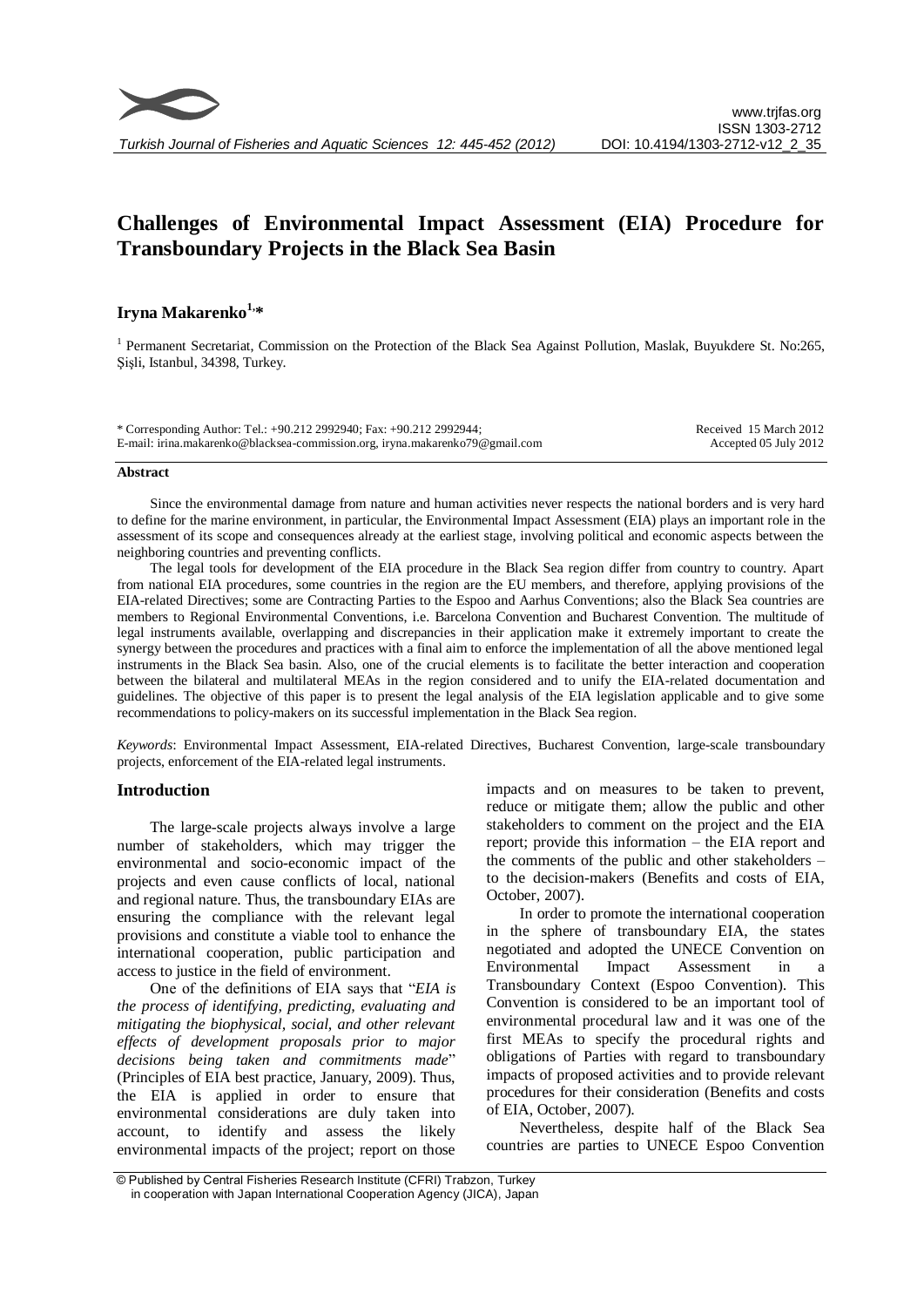and all the Black Sea countries proclaim their intention to save the Black Sea environment, so far the Black Sea Commission failed to adopt the nonlegally binding Guidelines on the implementation of the Espoo Convention' provisions for the Black Sea, let alone to widely implement the EIA legislation in the region, given the challenges described above.

### **Policy Framework Analysis**

First, let's make an overview of the legal instruments related to EIA in the transboundary context in the countries of the Black Sea basin (see Table 1). One may see that a multitude of factors of political and economic nature influence the development of the EIA-related legislation in the Black Sea region. If initially the Espoo Convention was designed as just a perfect instrument of the so called "procedural environmental law", nowadays, due to its cross-cutting and transboundary nature it really becomes more and more politically and economically sound.

One of the challenges of the application of the Espoo Convention provisions is that, although the procedure is quite simple, there is always a space for misinterpretation of the Convention' provisions, especially in the transboundary context. Since the Contracting Parties to the Espoo Convention are given some discretion to apply its certain provisions, ambiguity is often causing problems when interpreting the terms "public", "significant impact", "competent authority" etc. It should always not only be a good will of the country to comply with its legal obligations to a maximum extent, but also a need to develop overall guidelines for each and every member state (MS). And even if the EU EIA system is not ideal, the EU managed to deliver concrete Directives and the EIA case-law, as well as to foresee an infringement procedure. This so called "regional EIA system" provides for better implementation of the Espoo Convention in EU MS which allows them not to be in non-compliance with Espoo Convention and, therefore, allowing EU to successfully fulfill its international environmental obligations in the EIA sphere.

Undoubtedly, the benefits of EIA are obvious and cannot be measured by figures. Nevertheless, something which still can be measured is the cost of environmental EIA. Since the development of EIA is a legal requirement in most of the countries (either

parties to Espoo Convention or EU Member States, or both), the procedure is obligatory and, in most of the cases, requiring many resources and much time (normally 0.5% of overall costs, from which 60-90 % is to develop an EIA report).

At the moment, a number of regional environmental agreements contain the EIA provisions. For the purpose of this paper and since Turkey is also a party to this MEA, the author considered as an example the particular Barcelona Convention. The aim of incorporation of EIA provisions is to develop and to promote EIA in a transboundary context in order *"to attain the greatest similarity in standards and methods related to the implementation of environmental impact assessment"*  (UNECE, 2012). Needless to say that this common methodology could be further used by various Regional Sea Conventions, *inter alia*, the Bucharest Convention, giving a chance to unify the procedures and to avoid misinterpretation related to ambiguity of some of these MEAs' provisions.

The Barcelona Convention includes the three "EIA-related tiers": provisions of "Environmental Impact Assessment procedure" itself reflected in its Article 4 "General Obligations" traditionally providing application of the transboundary EIA for projects with likely significant impact on environment of the Mediterranean Sea (although without concrete list of such activities) and in the Annex IV "Environmental Impact Assessment" guiding the parties to it on the list of documentation to be provided in regards to the projected activity; provisions on "transboundary context" described in the Article 4 "General Obligations", Article 11 and Article 26 regarding the transboundary pollution issues and "public participation" provisions reflected in Article 15 "Public Information and Participation" (Transboundary EIA provisions and initiatives, www.unece.org). The comparative table of the EIArelated provisions of Bucharest and Barcelona Conventions is provided in the Table 2. It is absolutely clear that Bucharest Convention has only some references to the transboundary EIA as such (it is being mentioned only in two Protocols to the Convention - the Black Sea Biodiversity and Landscape Conservation Protocol and Protocol on the Protection of the Marine Environment of the Black Sea from Land-Based Sources and Activities (2009)), in particular, failing to provide any guidance to the private companies, developers of large-scale

**Table 1.** Overview of the legal instruments related to EIA in the transboundary context in the countries of the Black Sea basin

|                             | ВG | ЭE | RU |  |
|-----------------------------|----|----|----|--|
| <b>Bucharest Convention</b> |    |    |    |  |
| Barcelona Convention        |    |    |    |  |
| <b>Espoo Convention</b>     |    |    |    |  |
| <b>Aarhus Convention</b>    |    |    |    |  |
| <b>EU</b> Directives        |    |    |    |  |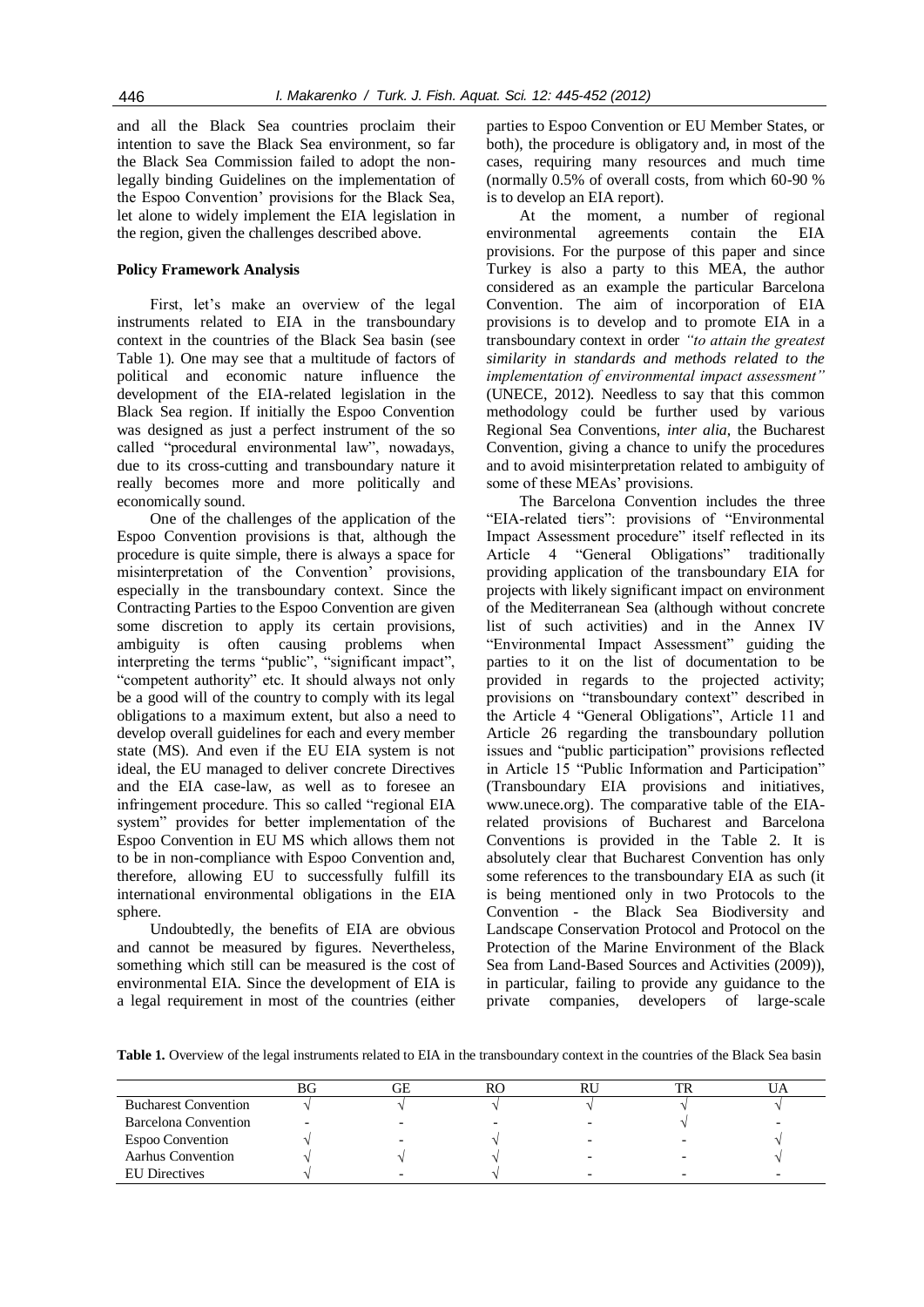| Provisions    | Convention for the Protection of the Mediterranean Sea against                                                                           | Convention on the protection of the Black Sea against                                                        |
|---------------|------------------------------------------------------------------------------------------------------------------------------------------|--------------------------------------------------------------------------------------------------------------|
| relating to:  | pollution, Barcelona, 9 February 1976<br>(Barcelona Convention)                                                                          | pollution, Bucharest, 21 April 1992 (Bucharest<br>Convention)                                                |
| Environmental | Article 4 General Obligations                                                                                                            | Article XV Scientific and technical cooperation and                                                          |
| Impact        |                                                                                                                                          | monitoring                                                                                                   |
| Assessment    | 1. The Contracting Parties shall individually or jointly take all                                                                        | 1. The Contracting Parties shall cooperate in                                                                |
|               | appropriate measures in accordance with the provisions of this<br>Convention and those Protocols in force to which they are party to     | conducting scientific research aimed at protecting and<br>preserving the marine environment of the Black Sea |
|               | prevent, abate, combat and to the fullest possible extent eliminate                                                                      | and shall undertake, where appropriate, joint                                                                |
|               | pollution of the Mediterranean Sea Area and to protect and                                                                               | programmes of scientific research, and exchange                                                              |
|               | enhance the marine environment in that Area so as to contribute                                                                          | relevant scientific data and information.                                                                    |
|               | towards its sustainable development.                                                                                                     | 2. The Contracting Parties shall cooperate in                                                                |
|               |                                                                                                                                          | conducting studies aimed at developing ways and                                                              |
|               | 2. The Contracting Parties pledge themselves to take appropriate                                                                         | means for the assessment of the nature and extent of                                                         |
|               | measures to implement the Mediterranean Action Plan and,                                                                                 | pollution and of its effect on the ecological system in                                                      |
|               | further, to pursue the protection of the marine environment and the the water column and sediments, detecting pollutes                   |                                                                                                              |
|               | natural resources of the Mediterranean Sea Area as an integral part                                                                      | areas, examining and assessing risks and finding                                                             |
|               | of the development process, meeting the needs of present and                                                                             | remedies, and in particular, they shall develop                                                              |
|               | future generations in an equitable manner.                                                                                               | alternative methods of treatment, disposal, elimination                                                      |
|               | For the purpose of implementing the objectives of sustainable                                                                            | or utilization of harmful substances.                                                                        |
|               | development the Contracting Parties shall take fully into account<br>the recommendations of the Mediterranean Commission on              | 3. The Contracting Parties shall cooperate through the                                                       |
|               | Sustainable Development established within the framework of the                                                                          | Commission in establishing appropriate scientific<br>criteria for the formulation and elaboration of rules,  |
|               | Mediterranean Action Plan.                                                                                                               | standards and recommended practices and procedures                                                           |
|               |                                                                                                                                          | for the prevention, reduction and control of pollution                                                       |
|               | 3. In order to protect the environment and contribute to the                                                                             | of the marine environment of the Black Sea.                                                                  |
|               | sustainable development of the Mediterranean Sea Area, the                                                                               | 4. The Contracting Parties shall, inter alia, establish                                                      |
|               | Contracting Parties shall:                                                                                                               | through the Commission and, where appropriate, in                                                            |
|               | (a) apply, in accordance with their capabilities, the precautionary                                                                      | cooperation with international organizations they                                                            |
|               | principle, by virtue of which where there are threats of serious or                                                                      | consider to be competent, complementary or joint                                                             |
|               | irreversible damage, lack of full scientific certainty shall not be                                                                      | monitoring programmes covering all sources of                                                                |
|               | used as a reason for postponing cost-effective measures to prevent                                                                       | pollution and shall establish a pollution monitoring                                                         |
|               | environmental degradation;                                                                                                               | system for the Black Sea including, as appropriate,                                                          |
|               | (b) apply the polluter pays principle, by virtue of which the costs<br>of pollution prevention, control and reduction measures are to be | programmes as bilateral or multilateral level for<br>observing, measuring, evaluating and analyzing the      |
|               | borne by the polluter, with due regard to the public interest;                                                                           | risks or effects of pollution of the marine environment                                                      |
|               | (c) undertake environmental impact assessment for proposed                                                                               | of the Black Sea.                                                                                            |
|               | activities that are likely to cause a significant adverse impact on                                                                      | 5. When the Contracting Parties have reasonable                                                              |
|               | the marine environment and are subject to an authorization by                                                                            | grounds for believing that activities under their                                                            |
|               | competent national authorities;                                                                                                          | jurisdiction or control may cause substantial pollution                                                      |
|               | (d) promote cooperation between and among States in                                                                                      | or significant and harmful changes to the marine                                                             |
|               | environmental impact assessment procedures related to activities                                                                         | environment of the Black Sea, they shall, before                                                             |
|               | under their jurisdiction or control which are likely to have a                                                                           | commencing such activities, assess their potential                                                           |
|               | significant adverse effect on the marine environment of other                                                                            | effects on the basis of all relevant information and                                                         |
|               | States or areas beyond the limits of national jurisdiction, on the                                                                       | monitoring data and shall communicate the results of                                                         |
|               | basis of notification, exchange of information and consultation;                                                                         | such assessments to the Commission.                                                                          |
|               | * Transboundary EIA provisions and initiatives in selected Regional and Multilateral Environmental Agreements                            |                                                                                                              |

#### Table 2. Comparative analysis of the EIA-related provisions in Bucharest and Barcelona Conventions<sup>\*</sup>

http://www.unece.org/env/eia/documents/links\_between\_conventions/Transboundary%20EIA%20Review%20-%20Shortened.pdf (accessed February 1, 2012)

transboundary projects, on the procedure applied for the proposed activity and legal consequences of such activity in the Black Sea basin. Though the majority measures recommended in the main BSC document, the Black Sea Strategic Action Plan (BS-SAP 2009), considered the precautionary principle: "preventative measures are to be taken when there are reasonable grounds for concern that an activity may increase the risk of presenting hazards to human health, harm living resources and marine ecosystems, damage amenities or interfere with other legitimate uses of the sea" [\(URL](http://www.blacksea-commission.org/_bssap2009.asp) 2).

Due to the obvious need to develop more detailed procedures for EIA in the transboundary context for the Black Sea basin, the Black Sea Commission requested the support of the UNECE Secretariat to the Espoo Convention in the elaboration of a first draft of such procedures. Such a document was prepared by the Espoo Secretariat, further adjusted by Advisory Group on Integrated Coastal Zone Management (AG ICZM) and Advisory Group on Control of Pollution from Land Based Sources (AG LBS) under the Commission on the Protection of the Black Sea Against Pollution (UNECE 1991; Draft Recommendations on environmental impact assessment, Black Sea Commission, January 2011), but, unfortunately was never adopted by the Black Sea Commission.

Apart from the amendments to the text of the Convention, another reasonable way to incorporate the provisions of the Espoo Convention into the Regional Environmental Conventions is to conclude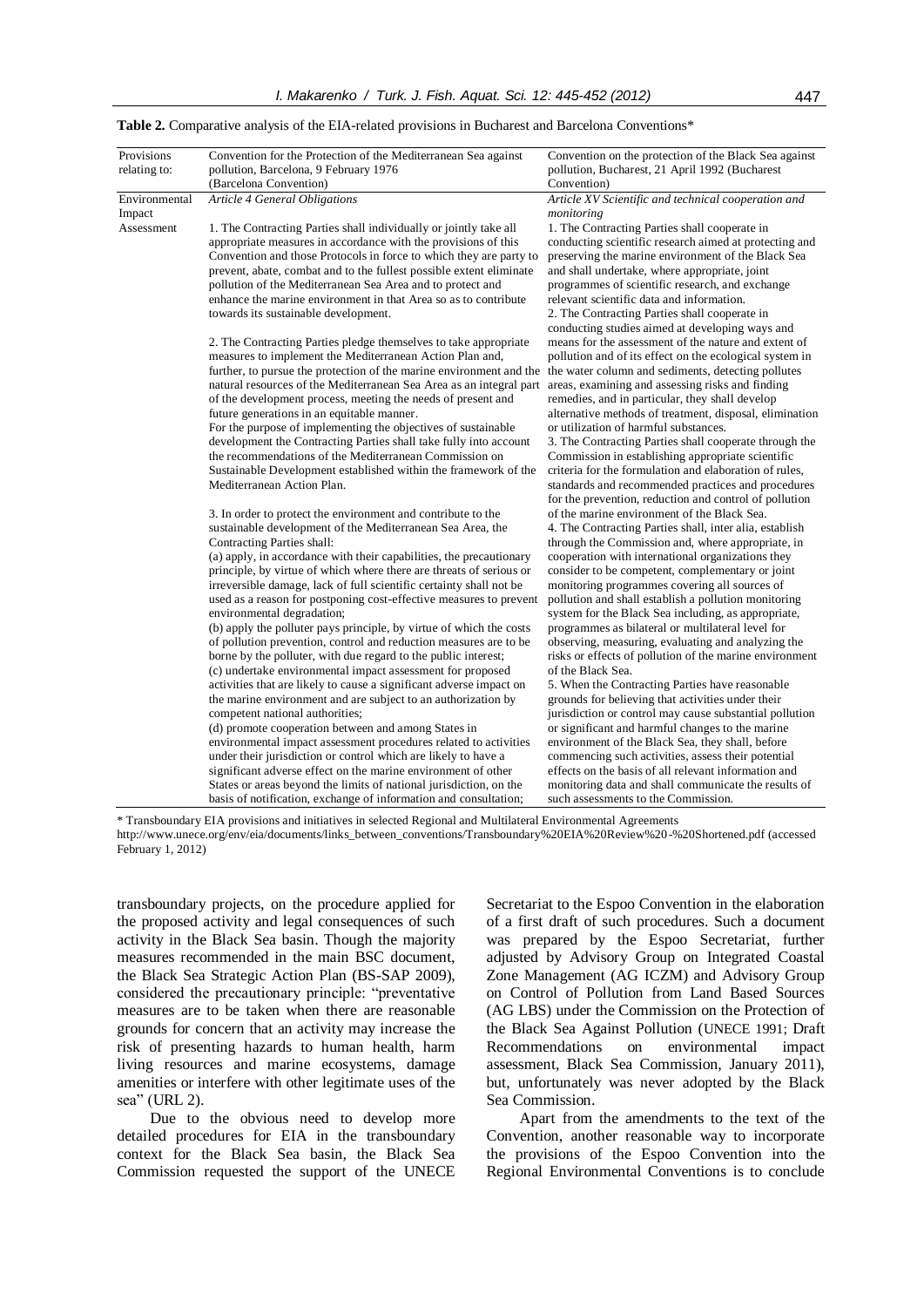| Provisions<br>relating to: | Convention for the Protection of the Mediterranean Sea against pollution, Convention on the protection of the Black<br>Barcelona, 9 February 1976 (Barcelona Convention)                                                                                                                                                                                                                                                                                                                                                                                                                                                                                                                                                                                                                                                                                                                                                                                                                                                                                                                     | Sea against pollution, Bucharest, 21 April<br>1992 (Bucharest Convention)                                                                                                                                                                                                                                                                                              |
|----------------------------|----------------------------------------------------------------------------------------------------------------------------------------------------------------------------------------------------------------------------------------------------------------------------------------------------------------------------------------------------------------------------------------------------------------------------------------------------------------------------------------------------------------------------------------------------------------------------------------------------------------------------------------------------------------------------------------------------------------------------------------------------------------------------------------------------------------------------------------------------------------------------------------------------------------------------------------------------------------------------------------------------------------------------------------------------------------------------------------------|------------------------------------------------------------------------------------------------------------------------------------------------------------------------------------------------------------------------------------------------------------------------------------------------------------------------------------------------------------------------|
| Transboundary<br>context   | Article 4 General Obligations                                                                                                                                                                                                                                                                                                                                                                                                                                                                                                                                                                                                                                                                                                                                                                                                                                                                                                                                                                                                                                                                |                                                                                                                                                                                                                                                                                                                                                                        |
|                            | 3.(c) undertake environmental impact assessment for proposed activities<br>that are likely to cause a significant adverse impact on the marine<br>environment and are subject to an authorization by competent national<br>authorities:<br>(d) promote cooperation between and among States in environmental<br>impact assessment procedures related to activities under their jurisdiction<br>or control which are likely to have a significant adverse effect on the<br>marine environment of other States or areas beyond the limits of national<br>jurisdiction, on the basis of notification, exchange of information and<br>consultation:<br>Article 11 Pollution Resulting From The Transboundary Movements of<br>Hazardous Wastes and Their Disposal                                                                                                                                                                                                                                                                                                                                 |                                                                                                                                                                                                                                                                                                                                                                        |
|                            | The Contracting Parties shall take all appropriate measures to prevent,<br>abate and to the fullest possible extent eliminate pollution of the<br>environment which can be caused by transboundary movements and<br>disposal of hazardous wastes, and to reduce to a minimum, and if<br>possible eliminate, such transboundary movements.                                                                                                                                                                                                                                                                                                                                                                                                                                                                                                                                                                                                                                                                                                                                                    |                                                                                                                                                                                                                                                                                                                                                                        |
| Public<br>participation    | Article 15 Public Information And Participation<br>1. The Contracting Parties shall ensure that their competent authorities<br>shall give to the public appropriate access to information on the<br>environmental state in the field of application of the Convention and the<br>Protocols, on activities or measures adversely affecting or likely to affect<br>it and on activities carried out or measures taken in accordance with the<br>Convention and the Protocols.<br>2. The Contracting Parties shall ensure that the opportunity is given to the<br>public to participate in decision-making processes relevant to the field of<br>application of the Convention and the Protocols, as appropriate.<br>3. The provision of paragraph 1 of this Article shall not prejudice the<br>right of Contracting Parties to refuse, in accordance with their legal<br>systems and applicable international regulations, to provide access to<br>such information on the ground of confidentiality, public security or<br>investigation proceedings, stating the reasons for such a refusal. | Article 9<br>The Contracting Parties shall cooperate in<br>exchanging information relevant to Articles<br>5, 6, 7 and 8. Each Contracting Party shall<br>inform the other Contracting Parties which<br>may potentially be affected, in case of<br>suspicions that dumping in contravention of<br>the provisions of this Protocol has occurred<br>or is about to occur. |

**Table 2.** (Continued)\*

\* *Transboundary EIA provisions and initiatives in selected Regional and Multilateral Environmental Agreements* http://www.unece.org/env/eia/documents/links\_between\_conventions/Transboundary%20EIA%20Review%20-%20Shortened.pdf (accessed

February 1, 2012)

specific regional agreements. *Inter alia*, the Article 8 of the Espoo Convention "Bilateral and Multilateral Co-operation" states that "*the Parties may continue existing or enter into new bilateral or multilateral agreements or other arrangements in order to implement their obligations under this Convention. Such agreements or other arrangements may be based on the elements listed in [Appendix VI](http://www.unece.org/env/eia/about/eia_text.html#appendix6)*" (UNECE, 2012). The Guidance on the Practical Application of the Espoo Convention, adopted in June 2004, notes that there are many issues that can be agreed upon in advance by Parties that expect to have transboundary assessments on a regular basis. The Convention provides a legal basis for agreements (Article 2, para. 2, and Article 8). These agreements are not a precondition for the application or ratification of the Convention, but should be seen as a way of achieving effective application (URL 4).

As an example of successful regional agreement can be considered a Multilateral agreement among the countries of South-East Europe for implementation of the Convention signed in Bucharest in 2007.

In the light of all the abovementioned, an

essential issue of ensuring the proper implementation of the EIA-related MEAs is enforcement of its provisions and the so called "non-compliance procedure". It should be noted that the Conventional environmental law (including Aarhus Convention, Espoo Convention as well as "regional" Barcelona Convention) is to some extent milder than, for instance, EU infringement procedure and European Court of Justice (ECJ) mechanisms. In the meantime, the compliance procedures can be described as of "*cooperative, non-confrontational and non-judicial nature…seeking amicable solutions to problems… arising in connection with the application and implementation of environmental agreements*" (UNEP Training Manual, 2006). So, instead of confrontation, appear the "dispute avoidance" and "dispute settlement" practices aimed at ensuring the better compliance with international obligations of MS. In opposition, based on the ECJ EIA case-law and European Commission' infringement practice, the EU is tending to develop even more stringent mechanism of compliance with its EIA-related instruments. Since two of six Black Sea countries (Romania and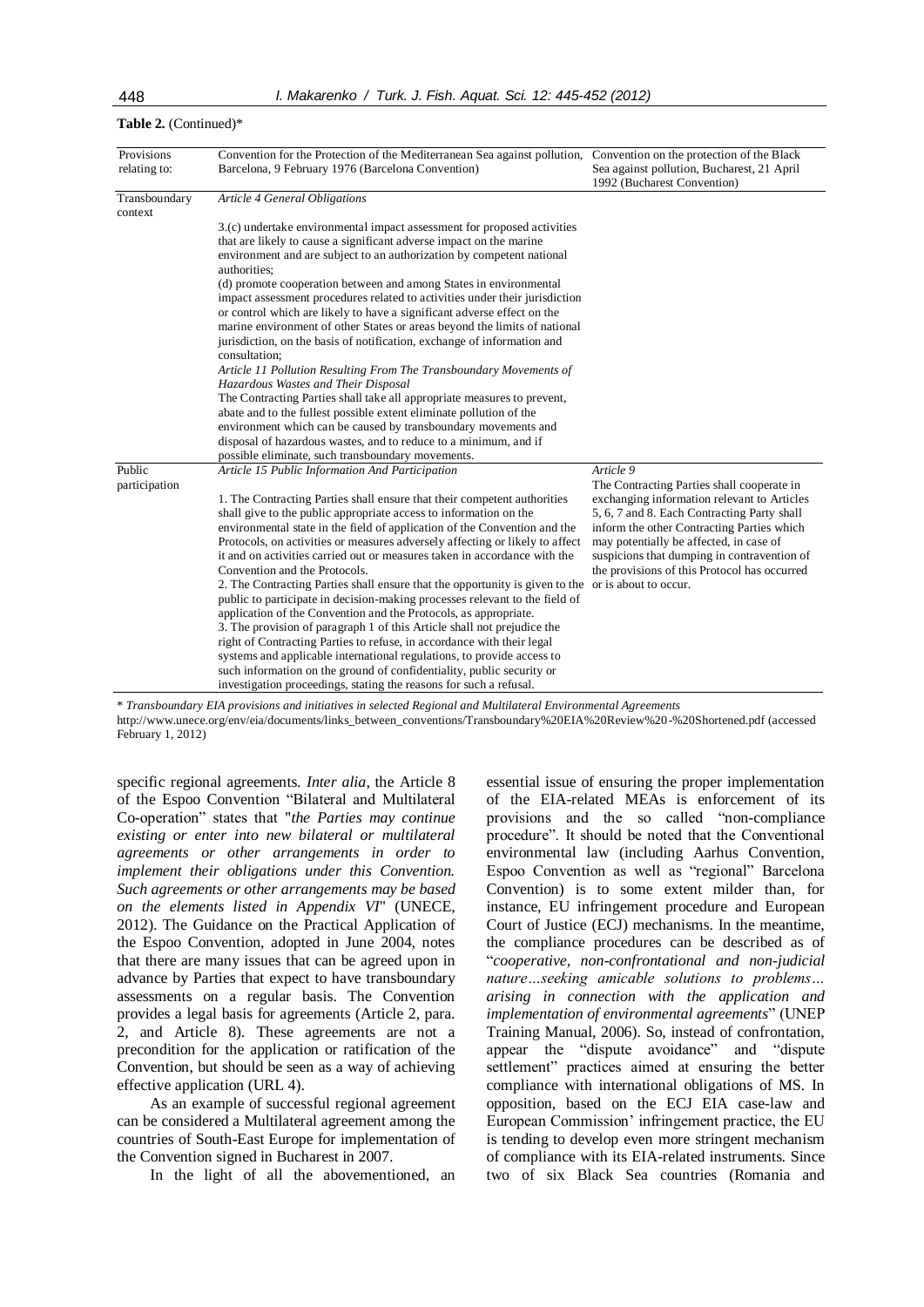Bulgaria) are the members to the EU, keeping in mind the willingness of EU to become a party to Bucharest Convention (which, in case of EU' accession will constitute a so called "mixed agreement" for the EU), the EU experience in the development and application of the EIA-related legislation will be also considered in this paper.

The European Union has one of the most sophisticated EIA legislation which can only be compared with the one in USA and Canada (Birnie, Patricia W. *International Law and the environment*, 2009). That was probably the reason why in 2003 the European Commission reported that "*Environmental impact assessment is one of the four sectors of Community environmental law where Member States have the worst implementation record. The others are nature, waste and water*" (European Commission, 2003).

The so called EIA Directive is considered to be the main instrument of EIA legislation in the EU. This Directive has been classified as "*non-sectoral EC environmental law*" instrument having very general and cross-cutting nature (Seerden *et al.,* 2002). Some authors consider the EIA Directive as a "*new environmental instrument*" since its procedural regulation foresees the private actors' participation, in opposition to the "*traditional command-and-control policies*" (like Directive on Drinking Water, Directive on Large Combustion Plants; "new" directives: IPPC Directive, Water Framework Directive, etc.) requiring a kind of "*incentive for public and private actors to cooperate in order to share or shift the costs*" (Coping with Accession to the European Union… A. Borzel, 2009).

The peculiarities of the EIA system in the European Union can be described as follows. EIA in the EU is based on the precautionary and prevention principles, although, as it was mentioned before, these principles differ in terms of their legal weight (Seerden *et al.,* 2002), at the same time, the EIA itself allows multidisciplinary and integrated approach, giving a base for them to be combined when carrying out the EIA procedure. EIA promotes the provisions of public participation concept borrowed from the Aarhus Convention being, at the same time, part and parcel of implementation of Habitats and WFD Directives as sectoral environmental EU Directives. Infringement procedure of European Commission and ECJ case-law developed a unique regional mechanism for dispute settlement which is considerably different from the one set by Espoo or Aarhus Conventions.

Another challenge for application of EIA for large-scale project is a so called "*salami-slicing*". It occurs when the Member State or the developer artificially breaks up the big project for two or more smaller project aimed at avoiding the development of the EIA.

Nevertheless, there is still a need to ensure that all the arrangements with affected MS are practical and will not cause any misinterpretations or conflicts.

However, the new Member States report that there are difficulties and obstacles in carrying out these transboundary consultations, namely differences in time-frames for developing the EIA, language barriers and who will bear the costs for translation etc. (Report from the Commission..: How successful are the Member States in implementing the EIA Directive? June 2003).

The discrepancies in implementation of EIA procedure in EU caused by a high level of discretion of MS lead to the necessity to apply more and more Commission' infringement procedures and ECJ practice, let alone to adapt it to current challenges such as climate change or health assessment. Since the enforcement process is to a large extent sophisticated, costly and time-consuming, there are currently debates on the European level on the further amendments of the EIA Directives and EIA-related legislation.

Since the EIA Directive can be considered as the main element of EIA regulation in the EU, it provides the framework for current infringement mechanisms and a base for bringing the cases before the ECJ in order to get clarification and assistance in interpretation and, hence, ensuring the better transposition and application of the Directive.

For the ECJ, typical environmental subjectmatters have been constitutional and institutional questions (competence, legal base, etc concerning the enactment of secondary legislation), administrative procedures (environmental impact assessment, access to information), waste, nature conservation (wild birds and natural habitats, see further below) and pollution (water, air, etc) (Rosas, 2006).

Thus, the analysis made in this paper shows that the EU EIA legislation due to the high level of discretion of MS in interpreting the EIA-related Directives becomes more and more dependant on the ECJ jurisprudence. Keeping in mind that the court judgments impose additional costs on businesses and public administrations and also cannot ensure the availability of the overall guide-lines for EIA developers and MS, some further amendments to the EIA legislation should be made on the EU level. Such innovations could also ensure that all the recent ECJ rulings and judgments, as well as all current and future environmental challenges are duly taken into account in the new EIA legislation.

For the purpose of this Article, the author considered the *Bulgarian experience* in the application of both, provisions of EIA-related EU Directives and Bucharest Convention. Needless to say, *Romania* follows the same path in the implementation of EIA-related EU Directives and provisions of Espoo Convention.

The Bulgarian EIA legislation is harmonized with EU Directive 85/337/EEC on the assessment of the effects of certain public and private projects on the environment (the EIA Directive), as amended by directives 97/11/EC, 2003/35/EC and 2009/31/EC,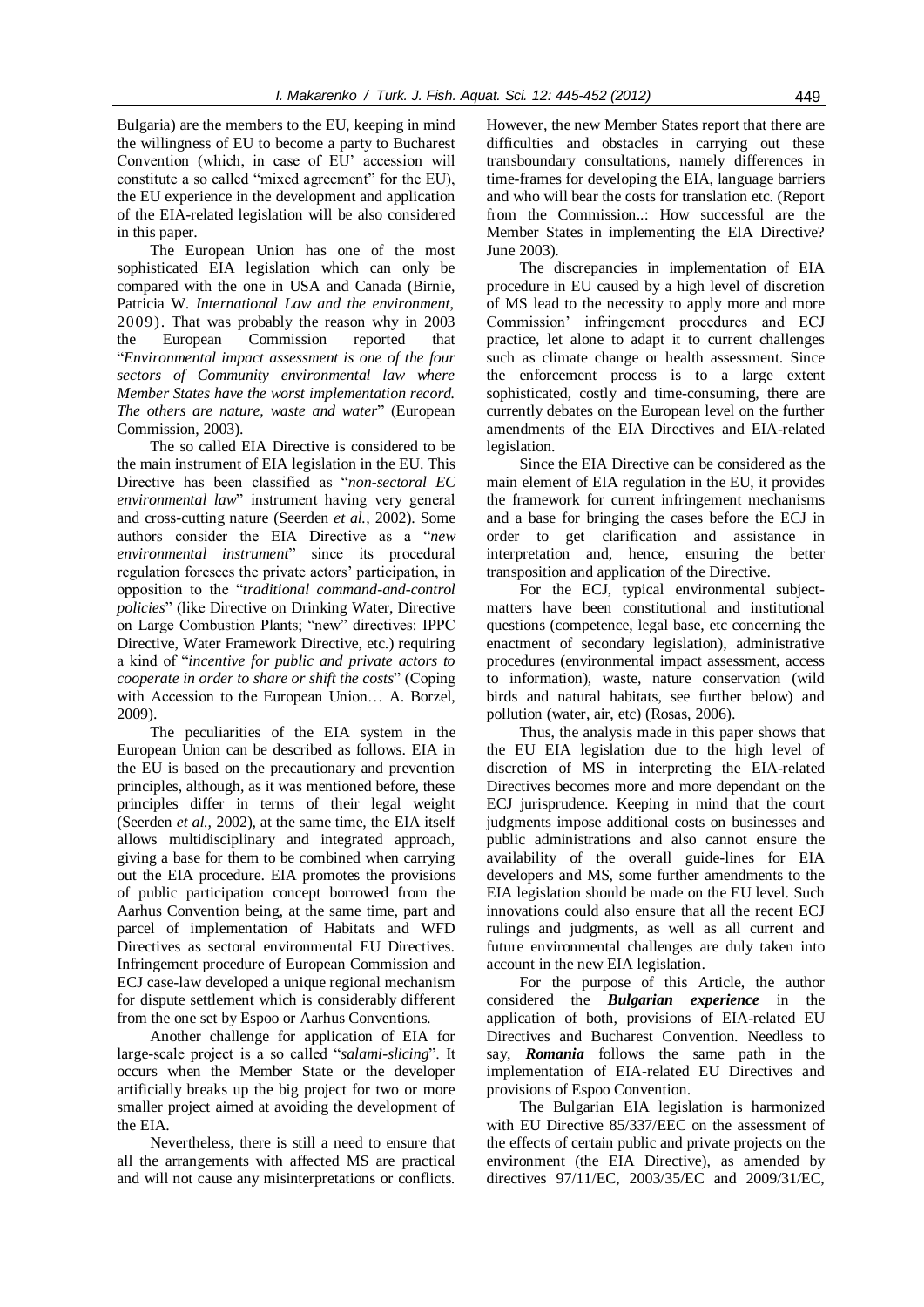and with the Espoo Convention, the EU Habitats Directive (92/43/EEC) and the Directive on Integrated Pollution Prevention and Control (IPPC, 2008/1/EC). The framework for EIA procedure was laid down by the new Environmental Protection Act (EPA) adopted in 2002 and amended in 2005. For the purpose of specific provisions, the regulations of the Council of Ministers were passed in 2003 (last amendment in 2010). The 2010 amendments include the following changes: deletion of requirements for the registration of experts; increase in the amount of time for evaluating the quality of the EIA (from 14 days to 30 days); mandatory involvement of the health authorities in the EIA procedure. According to the Ministry of Environment and Water of Bulgaria, current experience in Bulgaria indicates good coordination of EIA/SEA and appropriate assessment, as the two procedures are integrated into one. Experience also shows that the timely and proper involvement of relevant authorities, such as health authorities (mandatory) and river basin directorates, improves the quality of the EIA/SEA outputs. Consultation and public participation have been strengthened "by introducing an open scoping procedure where the public is included in the consultation of the scoping procedure" and the obligatory involvement of the health authorities in the screening process. However, civil society organizations may benefit from additional support in obtaining better skills for proper public participation within the given EIA and SEA legislation framework (European Commission, 2011).

The environmental concerns for the Crude Oil Pipeline Burgas (BG) – Alexandrupolis (GR) project, as the one requiring the development of the transboundary EIA, included the limited alternatives to this route due to the existing infrastructure; conflicts with the protection of Natura 2000 sites and a risk of polluting the Black Sea. This project has fallen under the scope of EU EIA Directive and Espoo Convention and in 2002 both national and transboundary EIAs were carried out. Meanwhile, the relations with Russian Federation were regulated by bilateral and multilateral agreements. Currently there is no officially submitted information on the actual development of the project (URL 1).

Talking about the non-EU experience it should be mentioned that quite complicated situation with the adoption of EIA procedure faces *the Russian Federation*. On 25 February, 1991 the Soviet Union had signed the Espoo Convention and in December 1991, after the collapse of the Soviet Union, the Russian Federation became the signatory of the Espoo Convention, which means that the country has to act in the good spirit of the Espoo Convention. So far the Russian Federation didn't become a party to the Convention by finalizing the process of its ratification, further steps should be taken, including a *political decision* on the launch of the accession

process to the Espoo Convention and, if it is taken, firstly, the establishment of the *legal framework* for the transposition of the articles of the Espoo Convention into the national legislation should take place and, secondly, the state *support to the public participation process* by launching capacity building programs for environmental and other civil society NGOs**.** Implementation of all these elements seem to be a real challenge to the Russian Government due to a large number of neighbors (the Russian Federation has border with 22 countries), a large number of regional and local administrations across the country and great cultural variety for the proper public participation. Despite of the absence of legal obligations taken in the Environmental Impact Assessment in a Transboundary Context, the Russian Federation is an active participant in the thematic and sub-regional group work under the Espoo Convention. The Russian Federation has not yet signed any bilateral agreements nor became party to any of the multilateral agreements that comprise a component of transboundary environment impact assessment.

Despite the challenges mentioned above, there is a recent experience of the Russian Federation on the application of the provisions of Espoo Convention and working together with the EU member states. The Nord Stream project (the Russian-German gas pipeline project**)** is the first time when the Russian Federation operates as a Party of Origin (Peterson, and Lahtvee, 2007). Hopefully this experience would encourage the Russian Federation to take further steps in developing capacities for transboundary EIA and to support the adoption of the Guidelines for the Black Sea basin within its membership in Bucharest Convention.

Another scandalous Project between the Russian Federation and Turkey, both non-parties to Espoo Convention, used to be a Blue Stream (the Black Sea Gas Pipeline Project) finalized in 2005 foreseeing the construction of a 1,250 km long gas pipeline from Russia (Izobilnoye) to Turkey (Ankara) partially under the Black Sea. The concerns related to the implementation of the Project had to do with some technical risks, potential impacts related to destruction of the gas pipeline, political risks, but also the inadequacy of the EIA procedure provided. This inadequacy was reflected in the following: failure to undergo the state ecological review as per Article 11.7 of the Federal Law of the Russian Federation "On the ecological review" questioning the legality of the Agreement concluded in 1997 on gas export from Russia to Turkey; the lack of the transboundary EIA for the Blue Stream Project involving all six Black Sea countries (except the segments of the Russian and Turkish 12-mile territorial waters, the segment of the international waters is 340 km long or 87% of the entire marine segment); alternatives were not adequately considered in project design; lack of proper compensation for population and tourist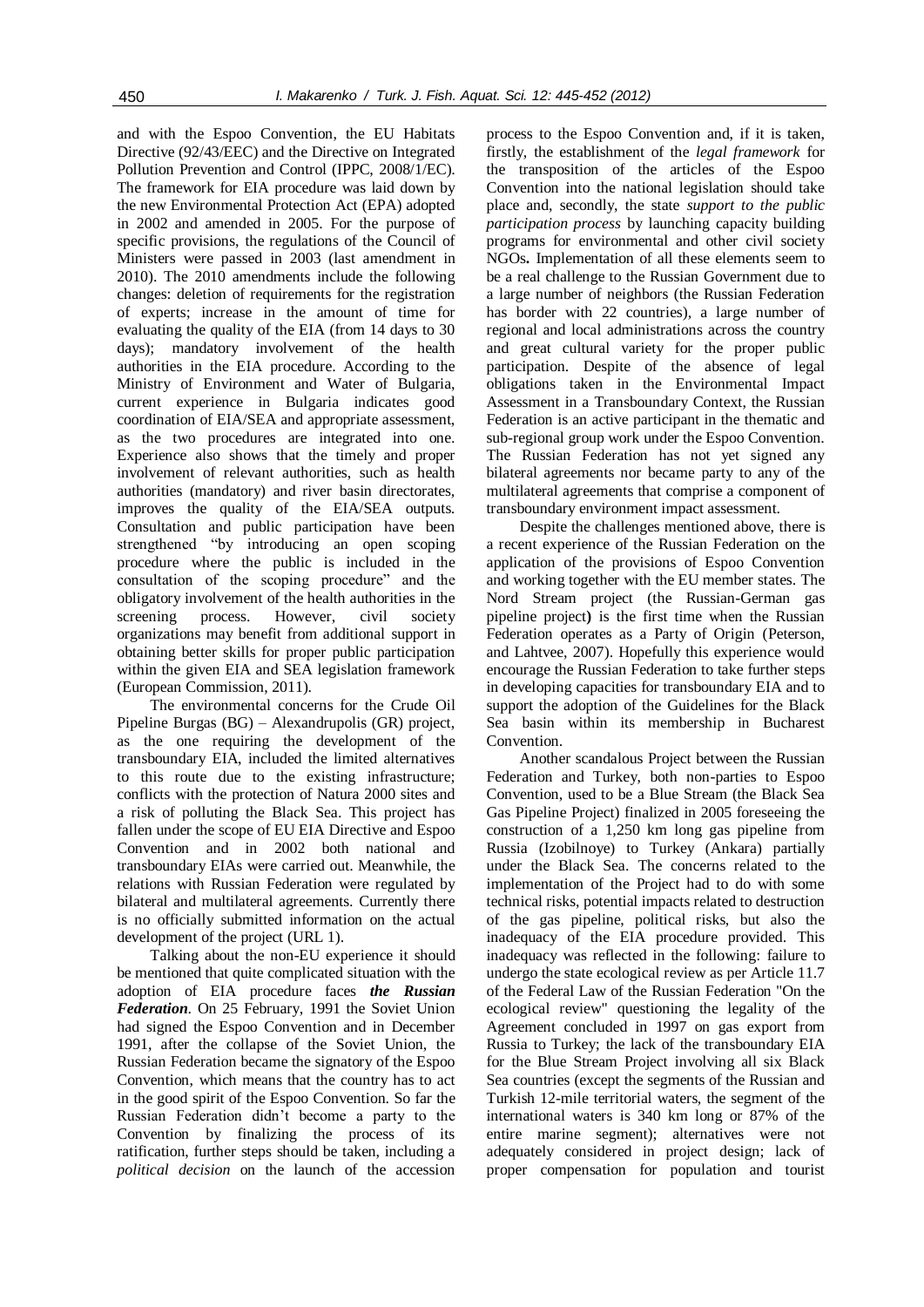activities; lack of relevant consultations and public participation (URL 3). Nevertheless, the assessments of environmental risk contained in the EIA documentation and differentiated by phases of the Project indicated that "*no changes in the environmental situation resulting from the impact of pipeline construction and operation are expected in the assessment categories considered*" (Grishin, 2005).

*Turkey* has never accessed the Espoo Convention. Despite this, the first EIAs in Turkey were started in 1993 in accordance with the by-law on EIA (European Commission Regional Report, 2011). After 17 years of implementation and four updates of the relevant legislation, EIA practice is considered to be well developed according to interviews with stakeholders. Most of the requirements of the EIA Directive are transposed in the currently applicable Turkish regulations. The only missing provision is that of transboundary EIA. According to the Ministry of Environment and Urbanization of Turkey, the intention is to transpose Article 7 only by accession to the EU. To date, there has been no transboundary EIA notification from the Turkish side as Party (Country) of Origin. However, as an intermediary solution suggested by the EU, further efforts have been focused on developing bilateral agreements with the neighboring countries, Greece and Bulgaria (European Commission Regional Report, 2011).

Considering *Ukrainian situation with EIA*, the question is*: Pacta sunt servanda* or else? Having inherited from the Soviet Union quite a sophisticated EIA procedure, Ukraine has still failed to comply with its obligations under Espoo Convention. From the year 2004 till now, it managed to become a unique subject of Espoo' Inquiry Commission work, to be considered at a number of Meetings of Espoo' Implementation Committee and to receive two times the cautions to the Government for non-compliance at Meetings of Parties to the Espoo Convention. Nevertheless, the intention of Ukraine to approximate its environmental legislation with the European *acquis* was reflected in every single document in frames of EU-Ukraine cooperation. It seems to be clear that if Ukraine fully incorporates the EU EIArelated Directives, it will help it to overcome the noncompliance with Espoo Convention. But the question here is the following: is Ukraine ready to ensure the proper legislative changes in a very short period in order not to become once a "victim" of Commission' infringement procedure or, finally, under ECJ judgments? To avoid further misunderstanding and legal gaps in the national legislation, the minimum requirement for Ukraine in the nearest future must be to include the Espoo Convention into the list of international conventions and organizations and put further amendments to the Charter documents establishing Ministry of Environmental Protection of Ukraine and the Regulations on the Intergovernmental Coordination Council on the Implementation of the

Espoo Convention in Ukraine.

#### **Conclusions**

Based on the analysis of the EIA-related legal provisions in the countries of Black Sea basin, keeping in mind the experience of similar Regional Seas Conventions and EU practice on the transboundary EIA, the following conclusions and recommendations can be developed:

1. There is no doubt that UNECE Espoo Convention is one of the most powerful instruments of International Environmental Procedural Law, it establishes the clear procedure of EIA and brings about the process of increasing "legalization" of environmental decision-making, public participation and, to some extent, access to environmental justice. Undoubtedly, this is vital element for the implementation of large-scale projects across the borders, since they always involve a large number of stakeholders and imply political and economical aspects.

2. The Espoo Convention is a framework Convention, and, therefore, this gives a certain level of discretion and ambiguity regarding the interpretation of its provisions by its Member States. This, in its turn, provokes inadequate transposition of its provisions into the variety of the national legal systems.

3. These discrepancies and gaps could be eliminated by proper incorporation of EIA-related provisions into the Regional Environmental Conventions and MEAs (*inter alia*, by developing relevant Guidelines and Recommendations for the EIA procedure). The Bucharest Convention should not be an exemption, especially taking into account that three of the Black Sea countries (Georgia, Russian Federation and Turkey) from six are not yet the Parties to the Espoo Convention, but, nevertheless, apply the EIA procedure on the national level.

4. European Union contributed to the development of the EIA concept by developing its EIA-related legislation and promoting the sophisticated system of infringement procedures and ECJ practice, thus, helping its Member States to avoid non-compliance with provisions of the Espoo Convention and other related legal instruments. Here the experience of Bulgaria and Romania, as EU Black Sea member states is of particular importance.

5. The common approach in order to facilitate the enforcement of the EIA-related legal instruments in the Black Sea region may include not only the adoption of Guidelines and Recommendations on the implementation of the EIA-related Conventions and EU EIA-related legislation in the framework of Bucharest Convention, but also the development of the separate bilateral and multilateral agreements between the countries of the Black Sea basin aimed at preservation of the Black Sea environment and